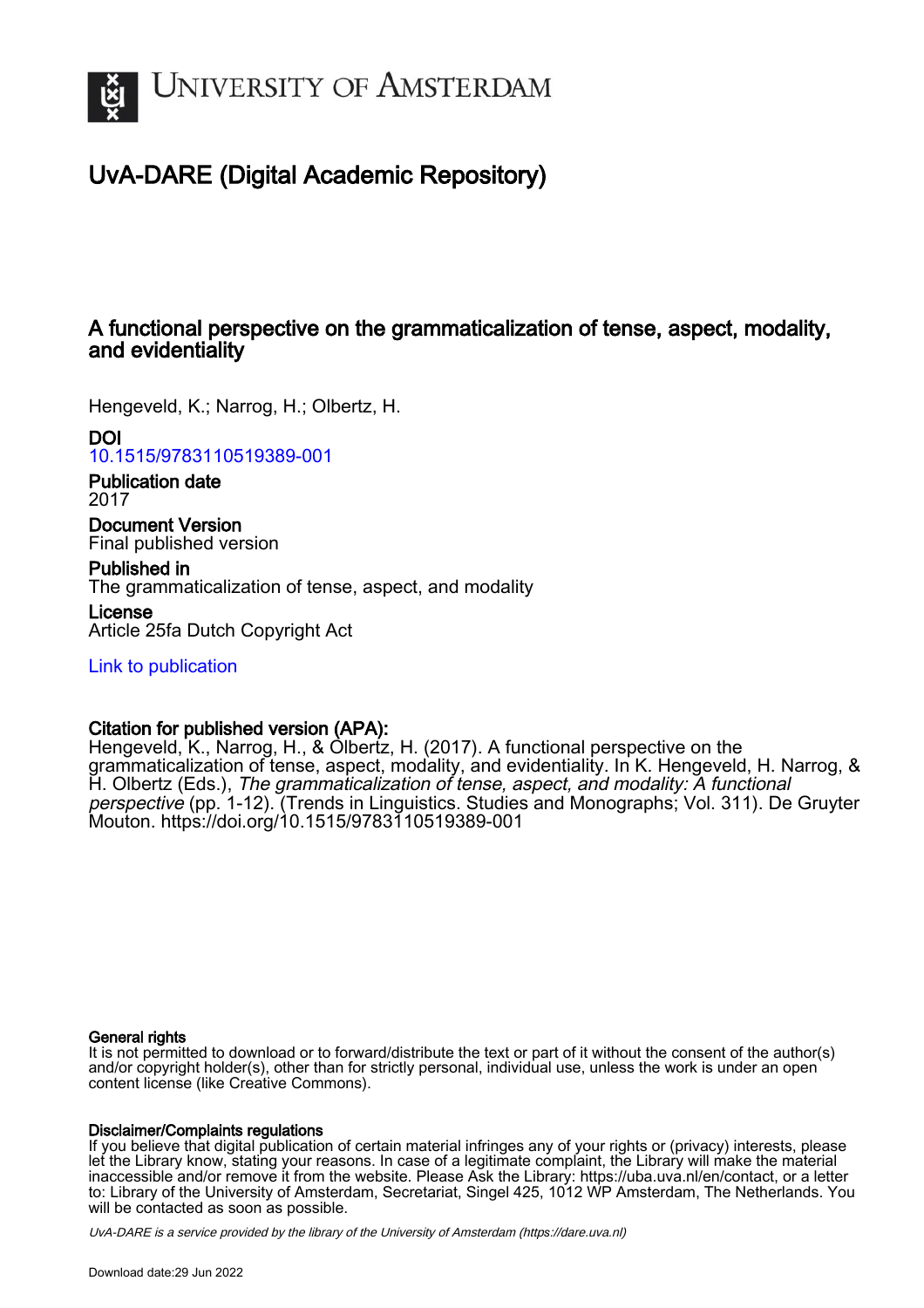# Kees Hengeveld, Heiko Narrog and Hella Olbertz **A functional perspective on the grammaticalization of tense, aspect, modality, and evidentiality**

# **1 Introduction**

The book to which this chapter is an introduction collects a number of studies on the grammaticalization of tense, aspect, modality, and evidentiality written from a functional perspective. In this introductory chapter we address a number of issues relevant to the general topic of this volume, which surface in different ways and combinations in the following chapters. After that we will explain the structure of this book in view of these issues. The overarching issues that we will address in the following sections are the following.

A functional approach to grammaticalization addresses the question how grammaticalization paths reflect changes in the function of a linguistic element, either in terms of its denotation (semantics) or in terms of its communicative function (pragmatics). It furthermore looks for explanations of these changes in the communicative function of language and the contexts in which language is used. In Section 2 we have a closer look at these properties of a functional approach to grammaticalization.

Grammaticalization, however, obviously does not only involve the function of the grammaticalizing element but also has a formal counterpart that needs to be accounted for. A principled functional approach to grammaticalization therefore needs to strictly separate functional and formal aspects of the grammaticalization process. This issue is addressed in Section 3.

Many functional approaches to language are concerned to develop a grammatical theory that is equally applicable to languages of all possible types, based on the results of extensive cross-linguistic research. This has led to a close, though certainly not exclusive connection between functional theory formation and studies in language typology. The relation between grammaticalization processes and typological differences between languages is discussed in Section 4.

An important issue in recent functional studies of grammaticalization is the idea that grammaticalization is a scope-widening process, such that processes of

**Acknowledgment:** Heiko Narrog's research activity was supported by grants number 24520450 and 16H03411 by the Japanese Society for the Promotion of Science.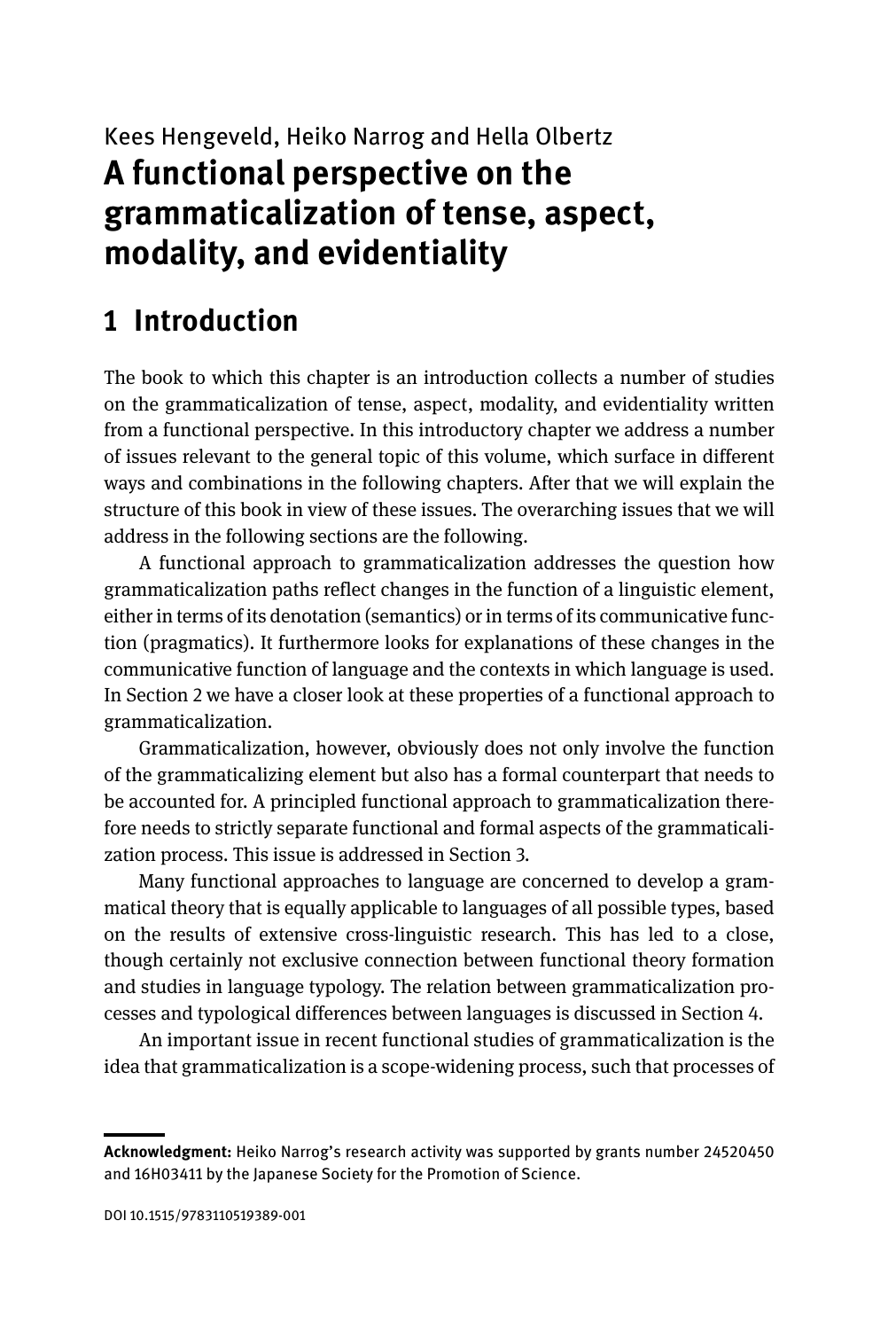grammaticalization can be systematically described and predicted in a number of small steps along a pathway that ranges from narrow to wide scope. This idea is again not exclusive to functional approaches, but the pathways proposed in functional approaches are based on functional notions in a hierarchical relationship rather than on structural positions. This issue is further explored in Section 5.

Conclusions to this chapter are presented in Section 6. The conclusion will be followed by a brief explanation of the structure of this book in Section 7.

### **2 Functionalism and grammaticalization**

Functional theories of grammaticalization differ from formal ones in at least two respects, which will be discussed in this section. The differences concern the priority given to either contentive or formal changes on the one hand, and the explanations provided on the other.

Functional theories of language have in common that they try to understand and describe grammatical systems in terms of the extralinguistic requirements imposed on those systems. In Dik's (1986: 10) words, these requirements can be divided into: "(i) the aims and purposes for which natural language expressions are used; (ii) the means by which natural languages are implemented; (iii) the circumstances in which natural languages are used." Dik then argues that a possible natural language is defined as one that complies with the various requirements mentioned above and continues: "Indirectly, the functional prerequisites define the notion 'possible linguistic change': a possible linguistic change must lead from one possible language to another possible language" (Dik 1986: 10). Language is thus primarily seen as an instrument, and its structure should be understood in terms of the functions this instrument is used for. A change in the instrument should not lead to a situation in which it can no longer carry out its functions.

Requirement (i) corresponds to pragmatics; (ii) to syntax, morphology, phonology, and phonetics; and (iii) partly to semantics. Here a clear difference with formal approaches to grammaticalization emerges. As noted by Nykiel (2014: 12), "minimalist grammaticalization describes change at the level of phrases and interpretations in terms of phrase structure come into play. For functionalists grammaticalization is conceived of as not only morphosyntactic change but also, if not primarily, semantic, pragmatic, and phonetic." Narrog (this volume) is a bit more careful when he draws attention to the fact that certain changes that are generally considered functional in functionalist approaches may be derived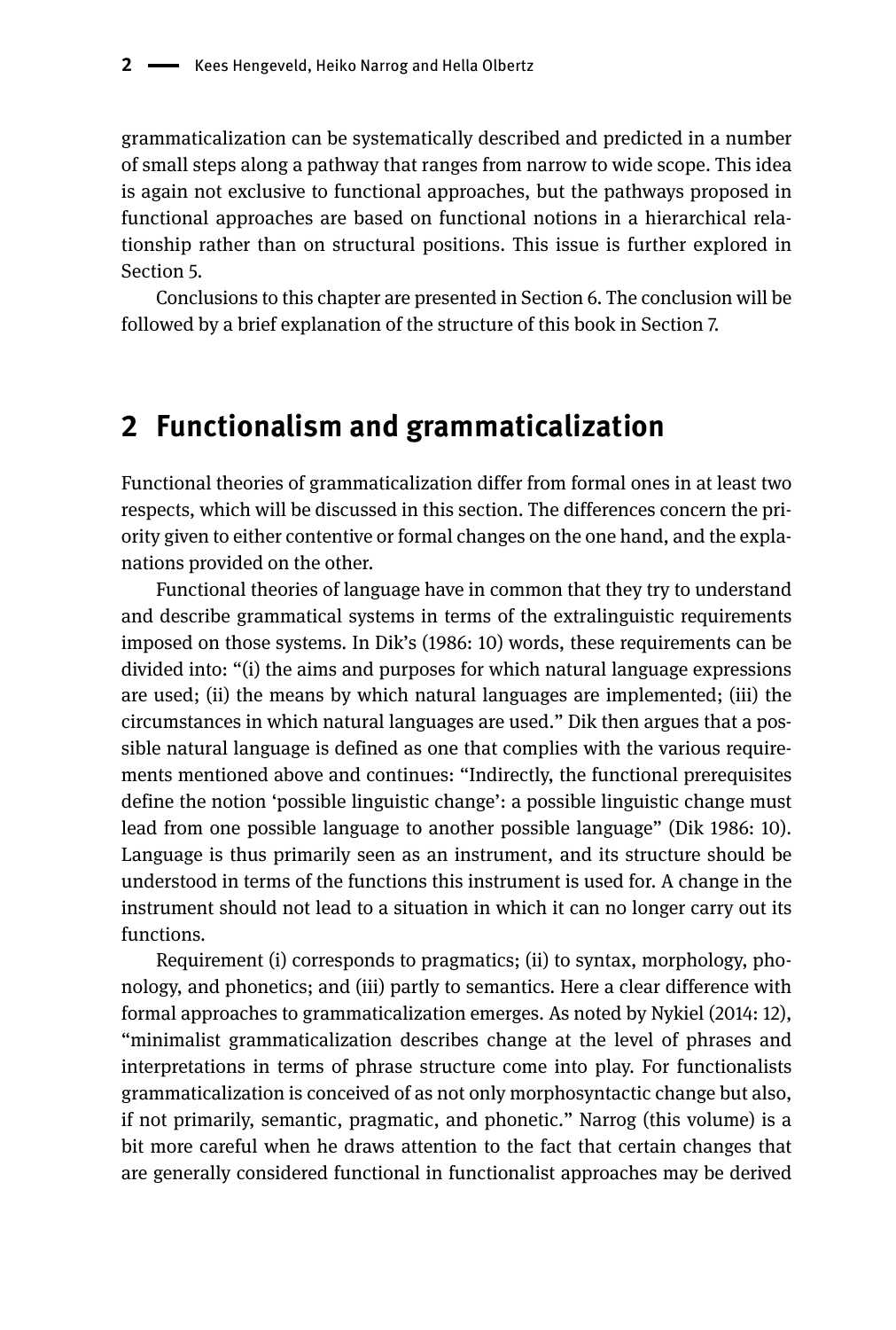from structural configurations in formal approaches, as shown for instance in van Gelderen (2011).

What follows from the above is that in a functional approach to grammaticalization pride of place is given to semantic and pragmatic change, which may be subsumed under the term contentive change, while formal change is seen as a consequence of or concomitant with contentive change. In formal approaches, on the other hand, pride of place is given to formal change, and contentive change is seen as a consequence of or concomitant with formal change. In Section 3 below we will return to the question how the interaction between contentive and formal change is dealt with in functional approaches.

A second aspect distinguishing functional from formal approaches to grammaticalization concerns the kind of explanation that is offered for the process. In formal approaches, a grammar can only change during the process of (first language) acquisition. This is, for instance, the position taken in Roberts & Roussou (2003), who claim that in child language acquisition grammaticalization steps are taken that lead to simpler underlying structures, or by van Gelderen (2004), for whom children's language acquisition is guided by economy principles. In functional approaches, it is generally maintained that 'grammar emerges out of usage' (Harder & Boye 2011: 58). Hopper & Traugott (2003: 44) argue explicitly against children being the primary drivers of change. For them, adolescents and adults play at least an equally if not more important role. Giomi (this volume) formulates it this way: "there is a general consensus that the phenomenon is essentially rooted in language usage." And Davari & Kohan (this volume) when discussing the rise of the progressive in Persian use exactly this kind of explanation, when they state: "We suggest that the progressive function arose through context-induced reinterpretation based on metonymic relations."

# **3 Grammaticalization of form and function**

It has long been assumed in grammmaticalization studies that there is co-evolution of form and function in grammaticalization. This has been called the 'parallel path hypothesis' (Siewierska & Bakker 2005; see van Rijn (2016) for more details) and is defended in e.g. Bybee et al. (1994: 20). The parallel path hypothesis entails that every formal change would be accompanied by a contentive change, and the other way around. Formal changes would then develop along clines such as the one in (1) (cf. Siewierska 2004: 262):

(1)  $\varnothing$  < fusional form < agglutinative affix < clitic < grammatical word < content item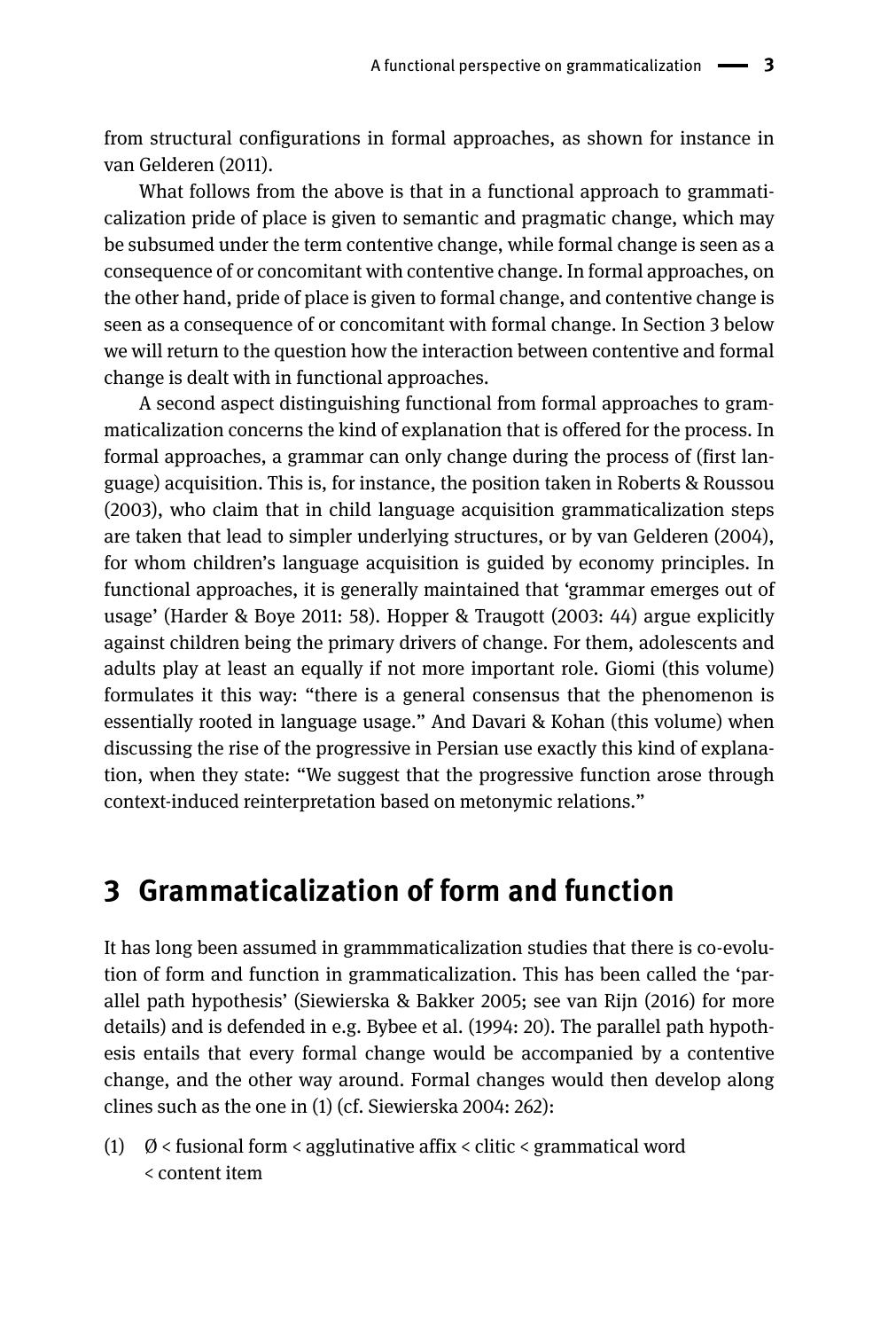It is not difficult to come up with counterexamples to the parallel path hypothesis. Many languages, for instance, exhibit highly grammaticalized question particles. Consider the following example from Hatam (Reesink 1999: 69):

(2) *A-yai bi-dani mem di-ngat i*. 2sg-get to-me for 1sg-see int 'Would you give it to me so that I can see it?'

The sentence final particle *i* 'int' would on all counts qualify as highly grammaticalized from a contentive perspective: it is strongly abstract in meaning, and it has the widest possible scope. Yet the formal category that expresses this abstract meaning is that of the grammatical word, which is only the second category in the cline in (1).

On the other hand, from early on, Heine and collaborators entertained a 'meaning-first' hypothesis, in which functional (semantic) change is the core and primary in grammaticalization, and may or may not be accompanied by formal changes. Heine & Reh (1984: 62) hypothesized that "[d]esemanticization is the process which is responsible for most other developments", and Heine et al. (1991: 15) write that "functional processes chronologically precede both morphosyntactic and phonetic processes; that is, if a linguistic unit undergoes both desemanticization and cliticization, then the former is likely to precede the latter in time." Likewise, in Heine & Kuteva (2002: 3), the authors make clear that "grammaticalization, as conceived here, is above all a semantic process", and "new grammatical meanings arise, and it usually takes quite some time before any corresponding morphological, syntactic, and/or phonetic changes can be observed. In many languages, [….] tense or aspect auxiliaries may still behave morphosyntactically largely like lexical verbs even if they have lost their lexical semantics and serve exclusively as functional categories."

Bisang (2004) is the first publication to highlight a systematic disconnection between functional and formal change in grammaticalization in a specific group of languages as an areal phenomenon. It is not surprising that the languages Bisang discusses are of the isolating type, where formal adaptations of the kinds assumed in (1) do not go well with the morphological type of the language, to the extent that they go beyond the stage of the grammatical word.

In this volume several authors similarly reject the parallel path hypothesis. They argue that contentive change and formal change are two different processes that should each be described in their own right. Often the two processes will occur hand in hand, but this is not necessarily the case in the process of grammaticalization. This alternative approach is most clearly formulated in Narrog (this volume) when he states: "The claim is that formal and functional grammaticalization proceed unidirectionally in the sense that we expect that in the vast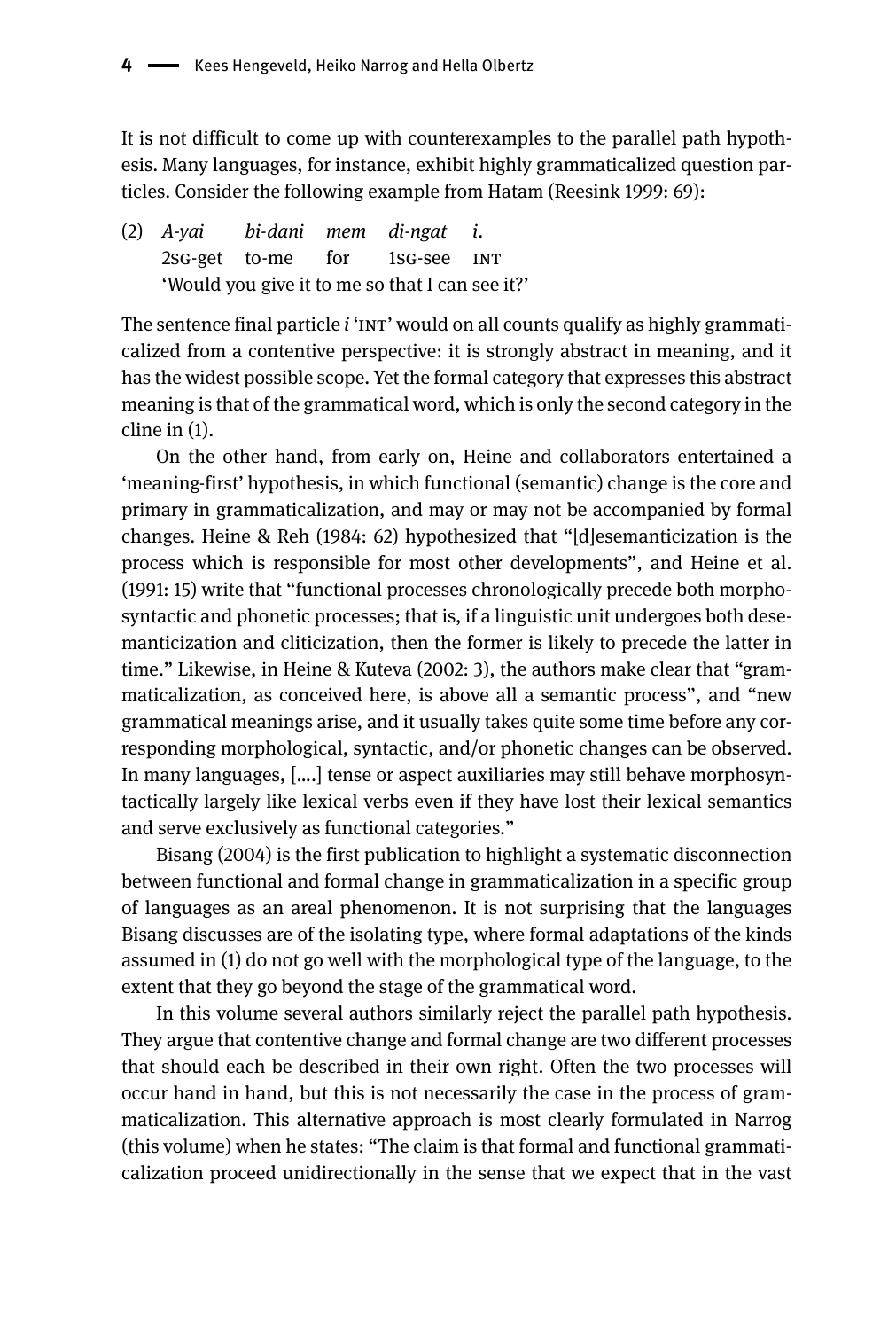majority of cases of grammatical development at least either form or function advance along parameters of grammaticalization while neither of them should regress. On the other hand, the entry point in grammaticalization and the pace of development differ marker by marker, construction by construction. Therefore it is not possible to expect every marker and construction that is functionally more grammaticalized to be also formally more grammaticalized than a functionally less grammaticalized item, and vice versa." Furthermore, he suggests that "the core of grammaticalization is functional. Formal changes (in a functional sense of "formal"), at least to the extent that they are reflected in written language, are merely optional."

Similarly, Hengeveld (this volume) claims: "Grammaticalization is seen as a combination of contentive and formal change, and, crucially, it is argued that these need not go hand in hand, though there are restrictions on how they combine." Hengeveld then continues to specify these restrictions.

Giomi (this volume) makes the issue more precise by separating pragmatic and semantic change on the contentive side and morphosyntactic and phonological change on the formal side using the model of Functional Discourse Grammar. He concludes: "By mapping directional universals explicitly onto the structure of the four levels, the FDG approach gains a decisive advantage over most functionally oriented theories of grammaticalization: that of showing how language change is not only compatible with general cognitive principles, but directly reflects the same underlying grammatical hierarchy as is observable synchronically across the languages of the world. In this way, it provides precise grammarinternal constraints on possible and impossible patterns of grammaticalization."

In her study of the grammaticalization of the perfect in French and German, Rebotier (this volume) shows that, whereas an exclusively formal view on this matter leads to the conclusion that the English perfect should be more grammaticalized than the German one, a contentive view on this relation reveals exactly the contrary, i.e. that the German perfect is much more grammaticalized than the English one.

### **4 Grammaticalization and language typology**

In order to uncover the principles underlying processes of grammaticalization at the highest possible level of abstraction, it is important to study these processes in languages of maximally different types and affiliations. This way generalizations may be arrived at that would be missed if we would restrict ourselves to the study of grammaticalization in a single language or in a limited number of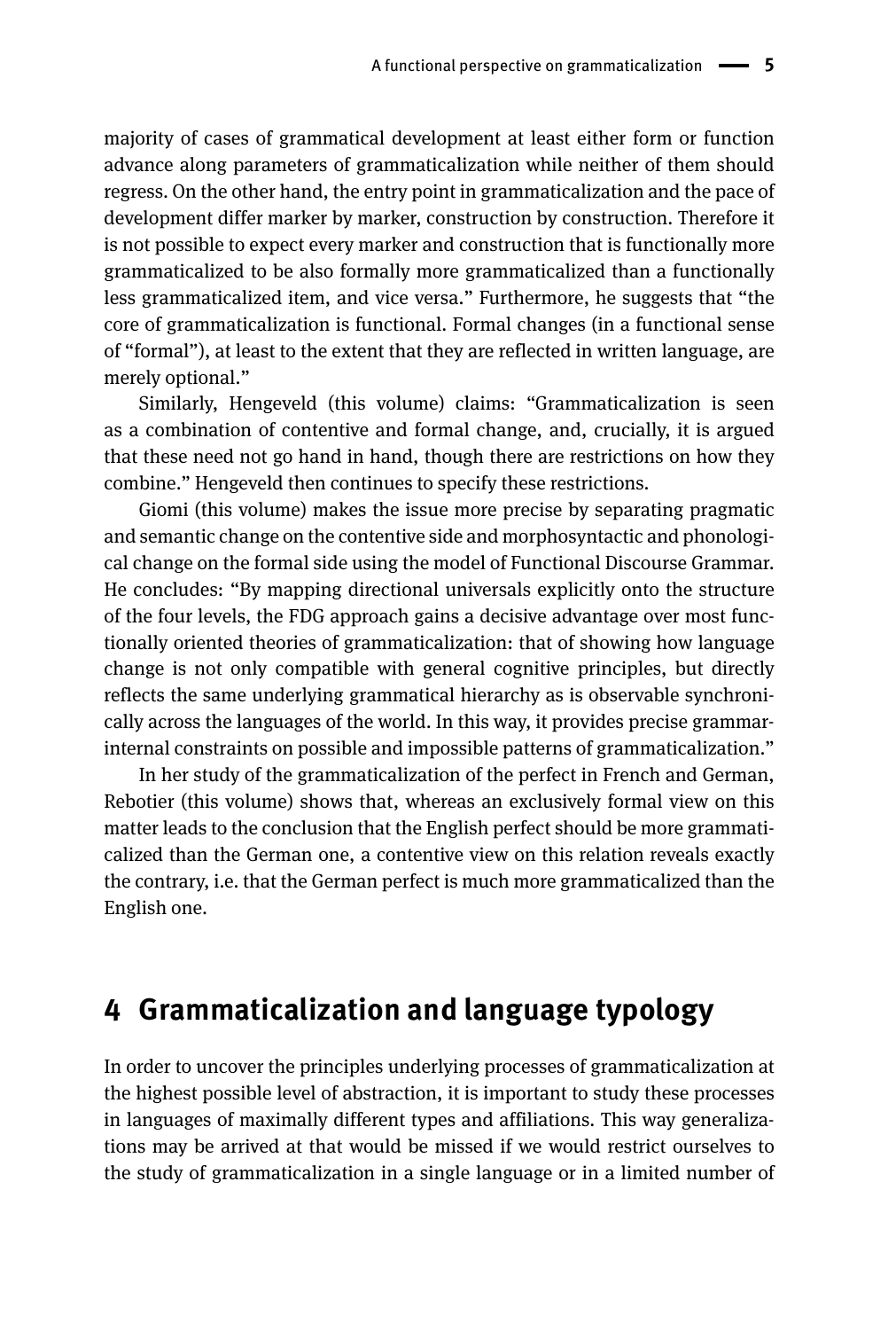mutually related languages. Among the competing approaches to grammaticalization theory, particularly the lines of research by Heine (e.g. Heine 1997a, b) and of Bybee (e.g. Bybee et al. 1994) have made systematic use of typological data. The idea pursued in both lines of research is to find explanations for synchronic typological patterns in the paths that led to their grammaticalization. As Heine (1997a: 2) writes, "[l]anguage is a historical product and must be explained first of all with reference to the forces that have shaped it." Similarly, Bybee (2006: 187) claims that "the very robust and very specific paths of development shown above constitute much stronger cross-linguistic statements than any statements we could devise about synchronic states" (Bybee 2006: 187).

Conversely, insights from typology may help predict patterns of grammaticalization or of language change in general. Furthermore, synchronic typological patterns may also constrain grammaticalization in a specific language. For an overview of the literature on both directions of potential influence and constraints, see Narrog (in press).

To start with the importance of typology for the study of grammaticalization, it is important to mention the contribution of Greenberg (1978), who introduces the notion of 'dynamic typology'. The basic idea is that typological hierarchies predict possible languages. Every change in a language can be interpreted as the change from one possible language to another possible language. Therefore, diachronic changes can be seen as steps along the same typological hierarchies that are used to describe synchronic variation. Hengeveld (1991) provides an example of this, arguing that the typological hierarchy defining the extent to which languages allow different types of non-verbal predication is reflected in the pathway along which the Latin verb *stare* 'stand' developed into a copula in the Ibero-Romance languages.

In the current volume the point mentioned in the beginning of this section, however, i.e. the importance of the study of grammaticalization processes in widely divergent languages, is more prominently present. The languages studied include some that have not received much attention so far in the grammaticalization literature. This is true, for instance, for Tundra Nenets. Jalava (this volume) shows that insubordination (Evans 2007), a process the relevance of which has been demonstrated for several languages, has given rise to an evidential marker in Tundra Nenets as well. Similarly, García Castillero (this volume) contributes to our body of knowledge on grammaticalization by studying the rise of the conditional form in Old Irish. He shows that the counterfactual meaning arose out of the combination of future and imperfect tense markers in indirect speech, just as it did in e.g. Spanish and several other Romance languages.

Other studies in this volume show that proposals in the literature on the theory of grammaticalization can be applied fruitfully to languages not considered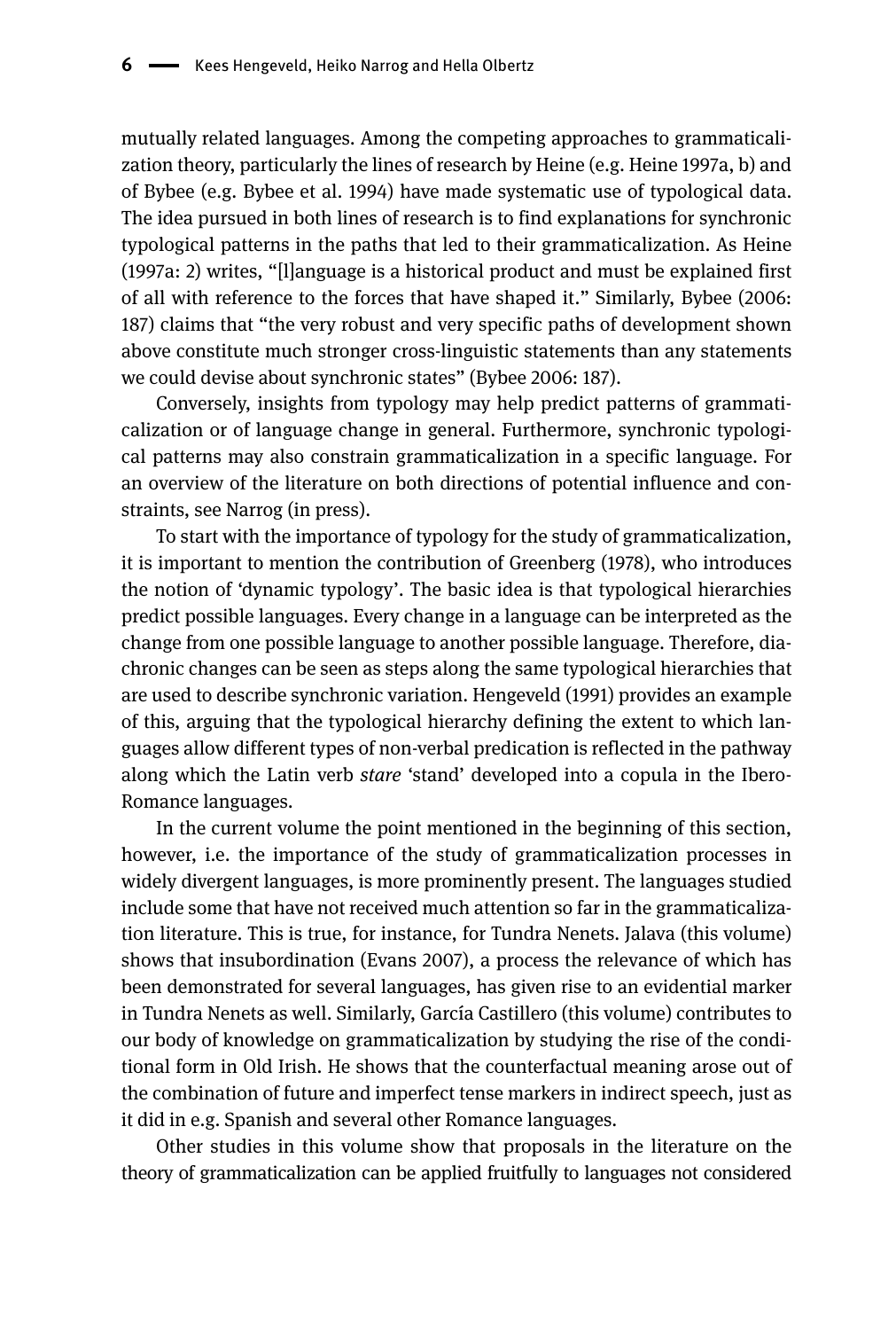so far. For instance, Olbertz & Honselaar (this volume) show that the division of modalities into volitive and non-volitive ones, as proposed in Narrog (2005), is the appropriate one in describing the behaviour of the Dutch modal *moeten* 'must'. As another example, Rebotier (this volume) discusses Leiss' (1992) statement that lexical aspect is intimately related to grammaticalization, and fruitfully applies this idea to the German and French present perfect, thus explaining both the differences and the similarities between the corresponding grammaticalization processes.

Finally, the study of grammaticalization in a wide range of typologically diverse languages may lead to the discovery of processes hitherto unattested. This is the case of the 'possessive progressive', a cross-linguistic rarity attested in Persian, as described in Davari & Kohan (this volume).

#### **5 Grammaticalization and layering**

In many different frameworks grammatical categories are organized in layers, such that the higher the layer, the wider the scope of the grammatical category. Clear evidence for the reality of layering comes from strictly agglutinating languages such as Japanese, where the morpheme closest to the stem has the narrowest scope and the one farthest from the stem has the widest scope (Narrog 2009: 37). Hengeveld (1989: 142) was probably the first to give a diachronic interpretation to the notion of layering, when he hypothesizes that diachronic developments in the field of TAM expressions will go from lower to higher scope, and not the other way round. In other words, grammaticalization is predicted to proceed in such a way that a certain category may assume a function one layer up, but the opposite process would not be expected to occur. This idea is applied in Hengeveld (2011) to the development of Tense and Aspect categories. As an example of a process predicted by the theory he discusses the development of the verb *haber* 'have' in Peninsular Spanish, as presented in Olbertz (1993). *Haber* started out as a lexical verb of possession. It then came to express resultative aspect at the lowest layer of grammatical analysis. Subsequently it developed into a marker of anterior relative tense, moving one layer up. Finally, it started to express absolute tense in a number of restricted contexts, again moving one layer up.

The layering hypothesis gives rise to a large set of predictions, the exact nature of which of course depends on the definition of layers in a specific theory, as most clearly shown in Narrog (2009). Reversely, studies of layering and scope expansion in grammaticalization phenomena can be used to evaluate the validity of competing hypotheses on layering, as also suggested in Narrog (2009) and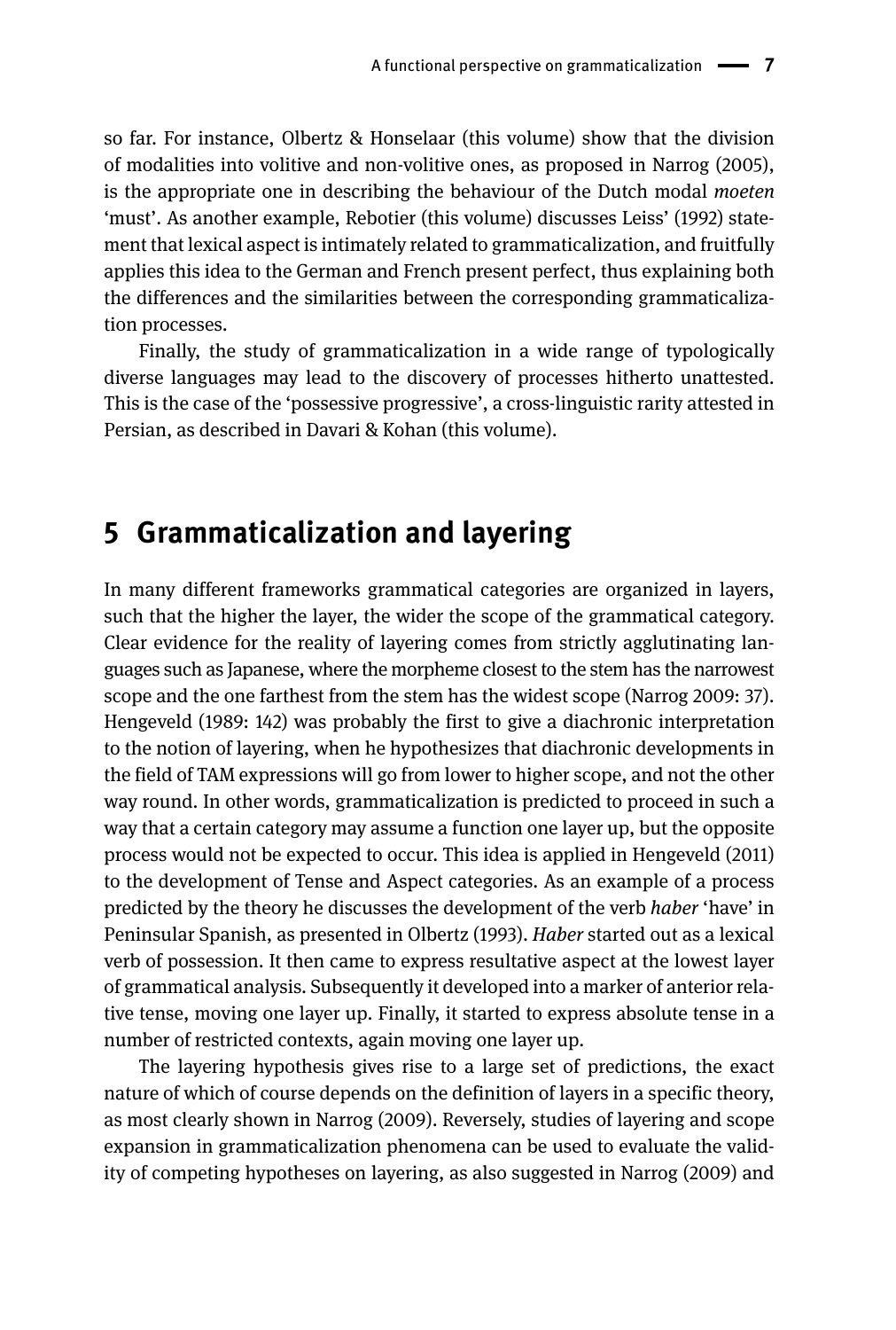Narrog (2012). A possible functional explanation of the phenomenon of layered scope increase would be that this process reflects an increase in speech-act orientation, that is, change towards categories that are more speaker-oriented (especially those that are speaker-deictic), hearer oriented, and finally speech-act, or discourse-oriented at the highest layers (cf. Narrog 2012; Narrog, this volume).

Many papers in this volume touch upon the idea of scope increase. Hengeveld (this volume) sets out a general theory of grammaticalization as a hierarchical process using the model of Functional Discourse Grammar. Giomi (this volume) expands on this theory by explicitly connecting it to contextual factors. Narrog (this volume) shows the relevance of this approach for modality in general and in Japanese, while Olbertz & Honselaar (this volume) show the relevance of this approach more concretely for the analysis of the grammaticalization of the Dutch modal *moeten* from modal to illocutionary functions; Tena Dávalos (this volume) studies the development of future reference in Mexican Spanish from that same perspective; and Villerius (this volume) applies this idea to Heritage Javanese spoken in Suriname.

#### **6 Summary**

We have discussed a number of issues that are distinctive of the various contributions in this volume. First of all, we argue that functional approaches to the grammaticalization of tense, aspect, modality and evidentiality take the instrumentality of language as their starting point, which means that semantic and pragmatic changes are assigned primary importance as compared to formal changes, such that the latter may but need not co-occur with the former. Secondly, and following from the previous point, the papers in this volume do not assume, and some even explicitly argue against, the idea that change in meaning and change in form have to go hand in hand. Thirdly, the studies in this collection present a wide array of genetically different languages, and some general studies explicity address typological facts, thus providing the ground for more broadly supported explanations of grammaticalization than those that consider the properties of closely related languages only. Finally, the idea of layering is being advanced, i.e. the hypothesis that grammaticalization proceeds in such a way that the scope of a grammatical item increases as it further grammaticalizes.

Given the wide range of functional theories of language, it is not surprising that not every functional approach to grammaticalization adheres to all of these distinctive features of this volume, but each of the chapters of this book clearly manifests at least one of them.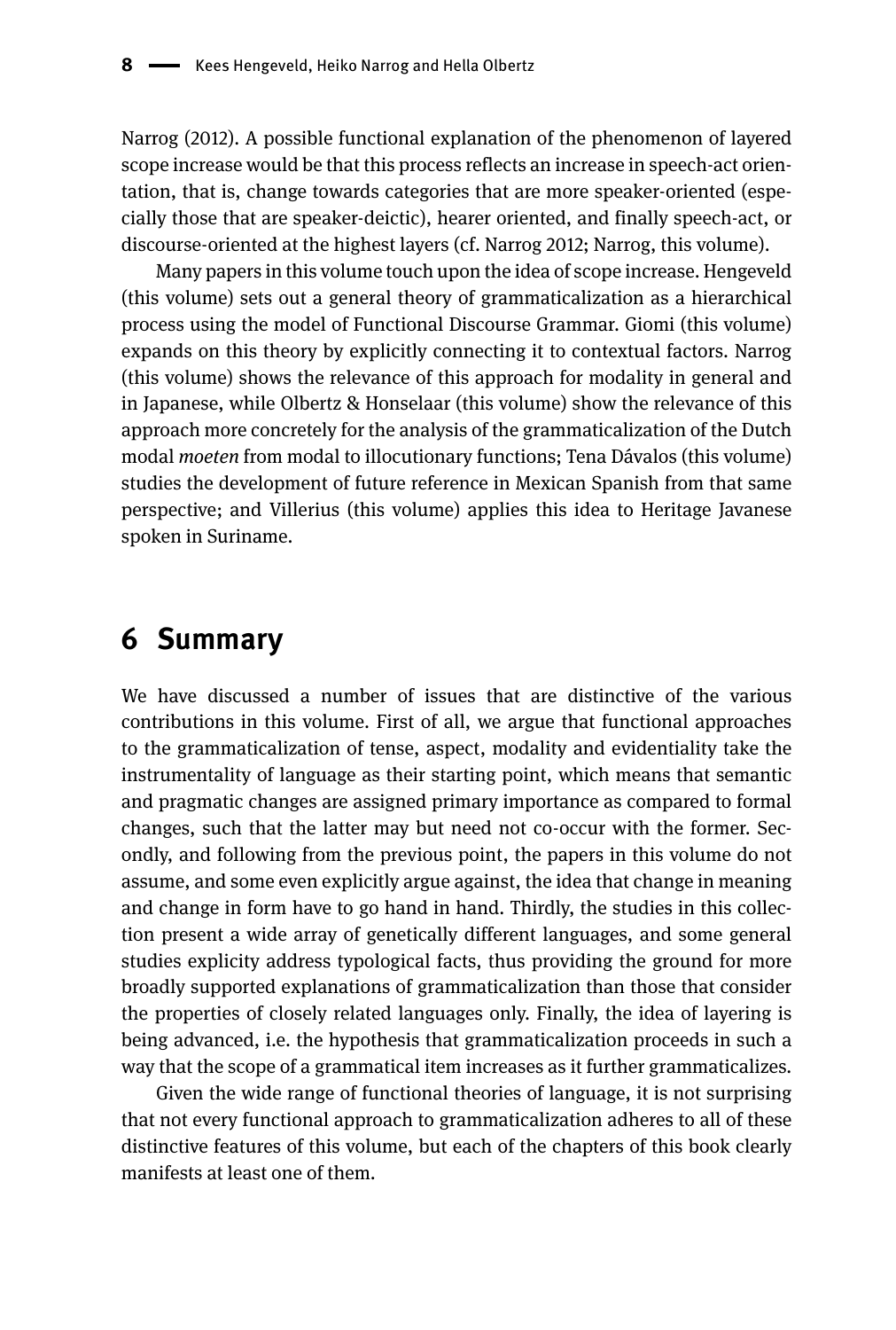# **7 The structure of this book**

This book is divided into two parts. The first part contains three general studies, and the second seven language-specific studies.

In the opening chapter of the first part *Kees Hengeveld* discusses a wide range of grammaticalization phenomena from typologically different languages in order to elaborate on the idea that grammaticalization is a matter of scope increase (see Section 5), using the theory of Functional Discourse Grammar. *Riccardo Giomi* focuses on the role of context (see Section 2) and its formalization in Functional Discourse Grammar in processes of grammaticalization, thus reconciling Heine's (2002) idea of the importance of "bridging contexts" with the highly formalized framework of Functional Discourse Grammar. *Heiko Narrog's* primary concern is to show that formal and contentive change do not necessarily go hand in hand (see Section 3), but that functional change is essential whereas formal change is accidental and highly language specific. Using examples from the domain of modality he argues that by default formal and functional changes do not correlate negatively, but that in the exceptional cases in which they do, it is the form rather than the function that is being degrammaticalized.

In the second part of this book, the grammaticalization of tense, aspect, modality and/or evidentiality categories in languages from various genetic stocks is studied, the relevance of which was discussed in Section 4. The chapters of this part are ordered in such a way that, starting from non-Indo-European languages, we proceed to lesser known Indo-European languages and end with West-Germanic. *Sophie Villerius* compares Javanese (Malayo-Polynesian) with its heritage variety spoken in Surinam as regards different realizations of modality and aspect, one of the findings being that in the domain of modality there is scope increase from participant-oriented to event-oriented modal categories in the Surinamese variant. *Lotta Jalava* studies the grammaticalization of evidentiality and modality in Tundra Nenets (Samoyedic). She argues that there are two main grammaticalization paths of modal and evidential suffixes in Tundra Nenets, the verbalization of participles and insubordination, both of which probably represent an areal pattern. *Shadi Davari* and *Mehrdad Kohan* investigate a typologically rare grammaticalization path in Persian (Indo-Aryan), in which a verb of possession comes to be used as a progressive auxiliary. *Carlos García Castillero* compares the rise of the conditional in Old Irish (Celtic) with that in Old Spanish, Spanish being representative in this respect of most Romance languages. *Jimena Tena Dávalos* traces the development of the 'go'-future in Mexican Spanish (Romance) from the lexical expression of movement through prospective aspect and near future to the expression of absolute future tense and argues that the synthetic future, which is based on a modal-like expression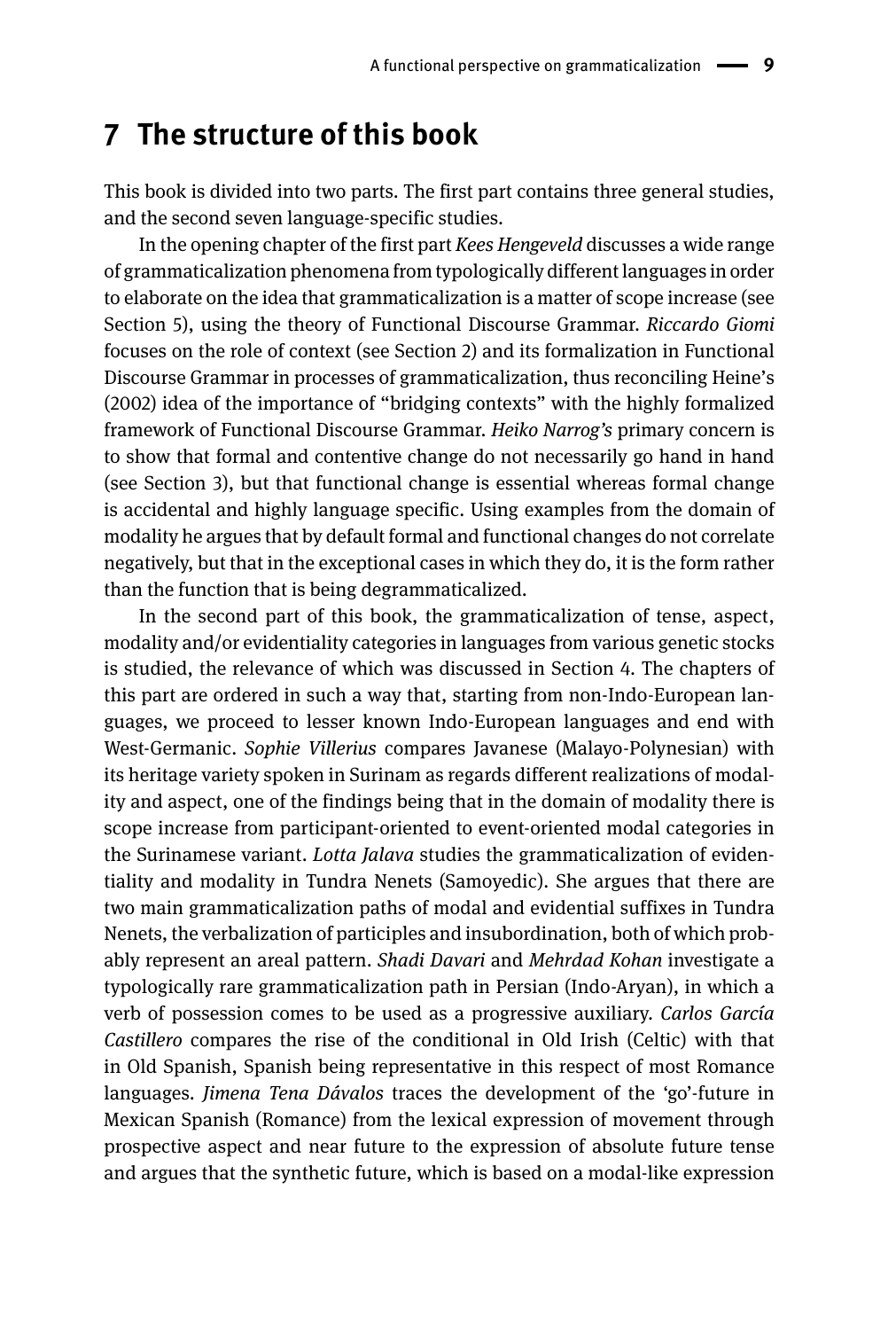in Latin, is presently acquiring a modal meaning again. *Aude Rebotier* studies the role of lexical aspect in the grammaticalization of the perfect in French (Romance) and German (West-Germanic), in both of which the perfect expresses past tense meanings. She argues that the crucial difference in the grammaticalization processes is due to the fact that French has grammatical aspect, which German lacks. *Hella Olbertz* and *Wim Honselaar*, finally, apply the framework of Functional Discourse Grammar in their diachronic and synchronic study of the the Dutch (West-Germanic) modal *moeten*, in which they describe the development of modal meanings into illocutionary functions, i.e. from modal possibility to optativity in the Middle Ages and from modal necessity to imperativity in 20th century.

### **References**

- Bisang, Walter. 2004. Grammaticalization without coevolution of form and meaning: The case of tense-aspect-modality in East and mainland Southeast Asia. In Walter Bisang, Nikolaus P. Himmelmann & Björn Wiemer (eds.), *What makes grammaticalization: A look from its fringes and its components*, 109‒138. Berlin & New York: Mouton de Gruyter.
- Bybee, Joan L. 2006. Language change and universals. In Ricardo Mairal & Juana Gil (eds.), *Linguistic universals*, 179‒194. Cambridge: Cambridge University Press.
- Bybee, Joan, Revere Perkins & William Pagliuca. 1994. *The evolution of grammar*. Chicago: University of Chicago Press.
- Davari, Shadi & Mehrdad Naghzguy Kohan. This volume. The grammaticalization of progressive aspect in Persian.
- Dik, Simon C. 1986. On the notion 'Functional Explanation'. *Working Papers in Functional Grammar* 11.
- Evans, Nicolas. 2007. Insubordination and its uses. In Irina Nicolavea (ed.), *Finiteness: Theoretical and empirical foundations*, 366‒431. Oxford: Oxford University Press.
- Gelderen, Elly van. 2004. *Grammaticalization as economy*. Amsterdam & Philadelphia: John Benjamins.
- Gelderen, Elly van. 2011. Grammaticalization and generative grammar. A difficult liaison. In Heiko Narrog & Bernd Heine (eds.), *The Oxford handbook of grammaticalization*, 43-55. Oxford: Oxford University Press.
- Giomi, Riccardo. This volume. The interaction of components in a Functional Discourse Grammar account of grammaticalization.
- Greenberg, Joseph. 1978. Diachrony, synchrony, and language universals. In Joseph Greenberg (ed.), *Universals of human language*, Vol. 1, 61‒91. Stanford: Stanford University Press.
- Harder, Peter & Kasper Boye. 2011. Grammaticalization and functional linguistics. In Heiko Narrog & Bernd Heine (eds.), *The Oxford handbook of grammaticalization*, 56–68. Oxford: Oxford University Press.

Heine, Bernd. 1997a. *Cognitive foundations of grammar.* New York: Oxford University Press.

Heine, Bernd. 1997b. *Possession: Sources, forces, and grammaticalization*. Cambridge: Cambridge University Press.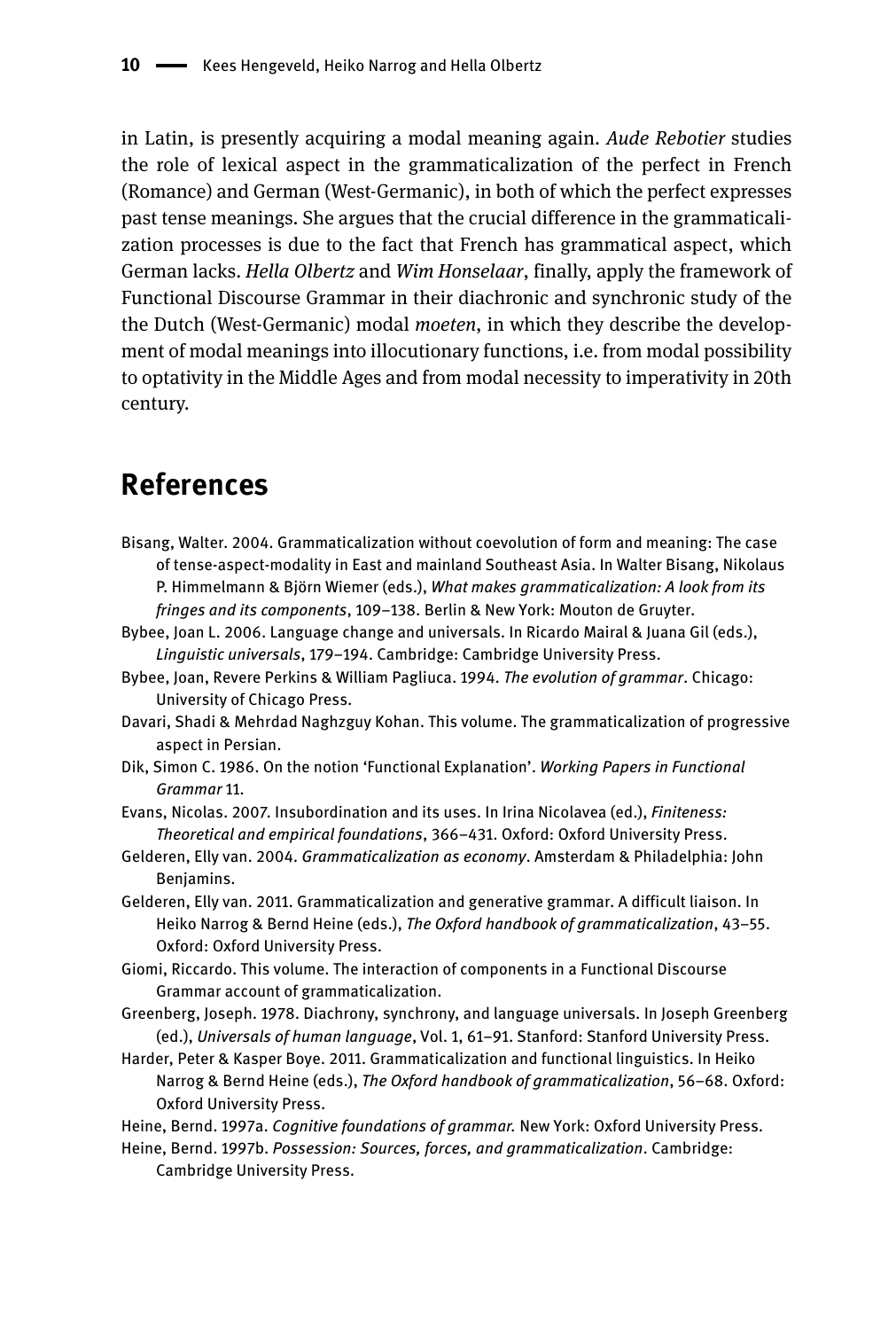Heine, Bernd. 2002. On the role of context in grammaticalization. In Ilse Wischer & Gabriele Diewald (eds.), *New reflections on grammaticalization* (Typological Studies in Language, 49), 83–101. Amsterdam & Philadelphia: John Benjamins.

- Heine, Bernd, Ulrike Claudi & Friederike Hünnemeyer. 1991. *Grammaticalization*. Chicago: The University of Chicago Press.
- Heine, Bernd & Tania Kuteva. 2002. *World lexicon of grammaticalization*. Cambridge: Cambridge University Press.
- Heine, Bernd & Mechthild Reh. 1984. *Grammaticalization and reanalysis in African languages.* Hamburg: Buske.
- Hengeveld, Kees. 1989. Layering in Functional Grammar. *Journal of Linquistics* 25(1). 127-157.
- Hengeveld, Kees. 1991. Tipología, sincronía, diacronía. In Henk Haverkate, Kees Hengeveld, Gijs Mulder & Hella Olbertz (eds.), *Exploraciones semánticas y pragmáticas del español* (*Foro Hispánico* 2), 81‒94. Amsterdam: Rodopi.
- Hengeveld, Kees. 2011. The grammaticalization of tense and aspect. In Bernd Heine & Heiko Narrog (eds.), *The Oxford handbook of grammaticalization*, 580-594. Oxford: Oxford University Press.
- Hengeveld, Kees. This volume. A hierarchical approach to grammaticalization.
- Hopper, Paul J. & Elizabeth C. Traugott. 2003 [1993]. *Grammaticalization*. 2nd edn. Cambridge: Cambridge University Press.
- Jalava, Lotta. This volume. Grammaticalization of modality and evidentiality in Tundra Nenets.
- Leiss, Elisabeth. 1992. *Die Verbalkategorien des Deutschen: Ein Beitrag zur Theorie der sprachlichen Kategorisierung*. Berlin & New York: Walter de Gruyter.
- Narrog, Heiko. 2005. Modality, mood, and change of modal meanings: A new perspective. *Cognitive Linguistics* 16(4). 677–731.
- Narrog, Heiko. 2009. *Modality in Japanese: The layered structure of the clause and hierarchies of functional categories*. Amsterdam & New York: John Benjamins.
- Narrog, Heiko. 2012. *Modality, subjectivity, and semantic change: A cross-linguistic perspective*. Oxford. Oxford University Press.
- Narrog, Heiko. In press. Typology and grammaticalization. In Alexandra Y. Aikhenvald and R.M.W. Dixon (eds.), *The Cambridge handbook of of linguistic typology*. Cambridge: Cambridge University Press.
- Narrog, Heiko. This volume. Relationship of form and function in grammaticalization the case of modality.
- Nykiel, Jerzy. 2014. Grammaticalization reconciled: Functionalist and minimalist insights into the development of purpose subordinators in English. *Language Sciences* 42(1). 1‒14.
- Olbertz, Hella. 1993. The grammaticalization of Spanish *haber* plus participle. In Jaap van Marle (ed.), *Historical Linguistics 1991: Papers from the 10th International Conference on Historical Linguistics*, 243‒263. Amsterdam & New York: John Benjamins.
- Olbertz, Hella & Wim Honselaar. This volume. The grammaticalization of Dutch *moeten*: modal and post-modal meanings.
- Rebotier, Aude. This volume. The grammaticalization of tenses and lexical aspect: The case of German and French perfects.
- Reesink, Ger P. 1999. *A Grammar of Hatam, Bird's Head Peninsula, Irian Jaya*. (Pacific Linguistics, Series C, 146.) Canberra: Australian National University.
- Rijn, Marlou van. 2016. The grammaticalization of possessive person marking: A typological approach. *Transactions of the Philological Society* 114(2). 233–276.
- Roberts, Ian & Anna Roussou. 2003. *Syntactic change: A minimalist approach to grammaticalization*. Cambridge: Cambridge University Press.